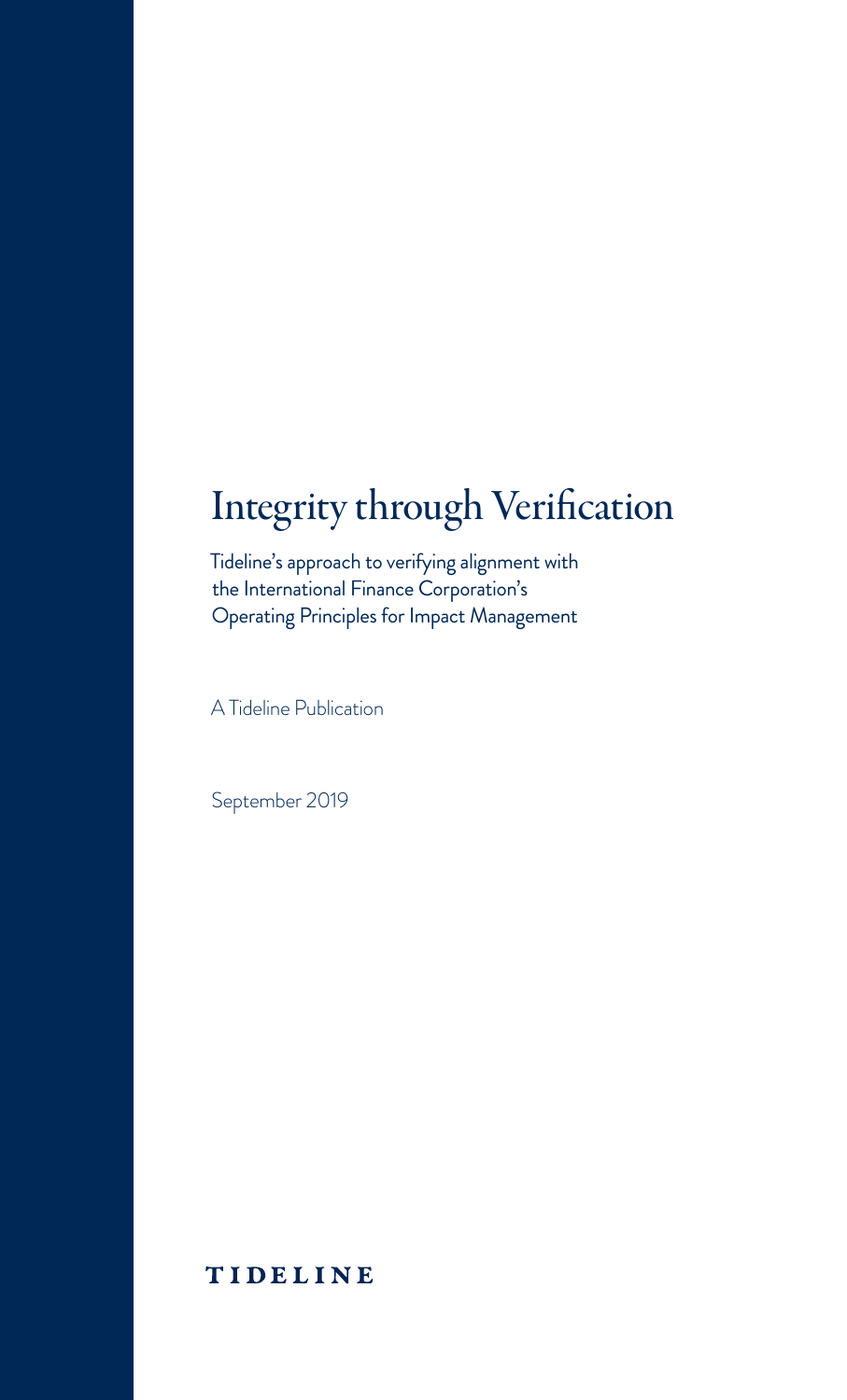### Introduction

There is broad agreement that a core focus in impact investing must be "scaling with integrity."<sup>1</sup> As the growth of the market accelerates with increasingly frequent announcements of ever-larger funds and the entrance of new asset managers, we must continue to re-emphasize the importance of discipline and authenticity in our approaches to impact – along with the need for clear standards and best practices as guidance.

The industry's response has been multi-faceted, with investors benefiting from a range of shared frameworks, standards, certifications, methodologies, and metrics<sup>2</sup> intended to guide the practice of impact management. Taken together, these are the building blocks that make it possible for any impact investor to credibly pursue impact alongside financial objectives.

Launched in April of this year, the International Finance Corporation's (IFC's) Operating Principles for Impact Management ("the Principles") are a valuable addition to the market, outlining the essential features of a robust impact management system in a way that is broadly applicable, complementary to other standards and resources, and practically oriented.

The following white paper provides an overview of the merits of the Principles, and introduces Tideline's proprietary approach to verifying investors' and managers' alignment with those Principles  $-$  a mandated requirement for current<sup>3</sup> and future signatories.

*Launched in April of this year, the IFC's Principles are a valuable addition to the market, outlining the essential features of a robust impact management system in a way that is broadly applicable, complementary to other standards and resources, and practically oriented.*

<sup>1</sup> Quote attributed to Amit Bouri, CEO of the Global Impact Investing Network (GIIN). https://impactalpha.com/core-characteristics-and-operating-principles-to-help-impactinvesting-scale-with-integrity

<sup>2</sup> Five Building Blocks for Impact Management. Co-authored between Franklin Real Asset Advisors and Tideline. March 2019. https: //tideline.com/five-building-blocks-for-impact-management

<sup>3</sup> Full list of signatories available here: https://w ww.impactprinciples. org /signatories-reporting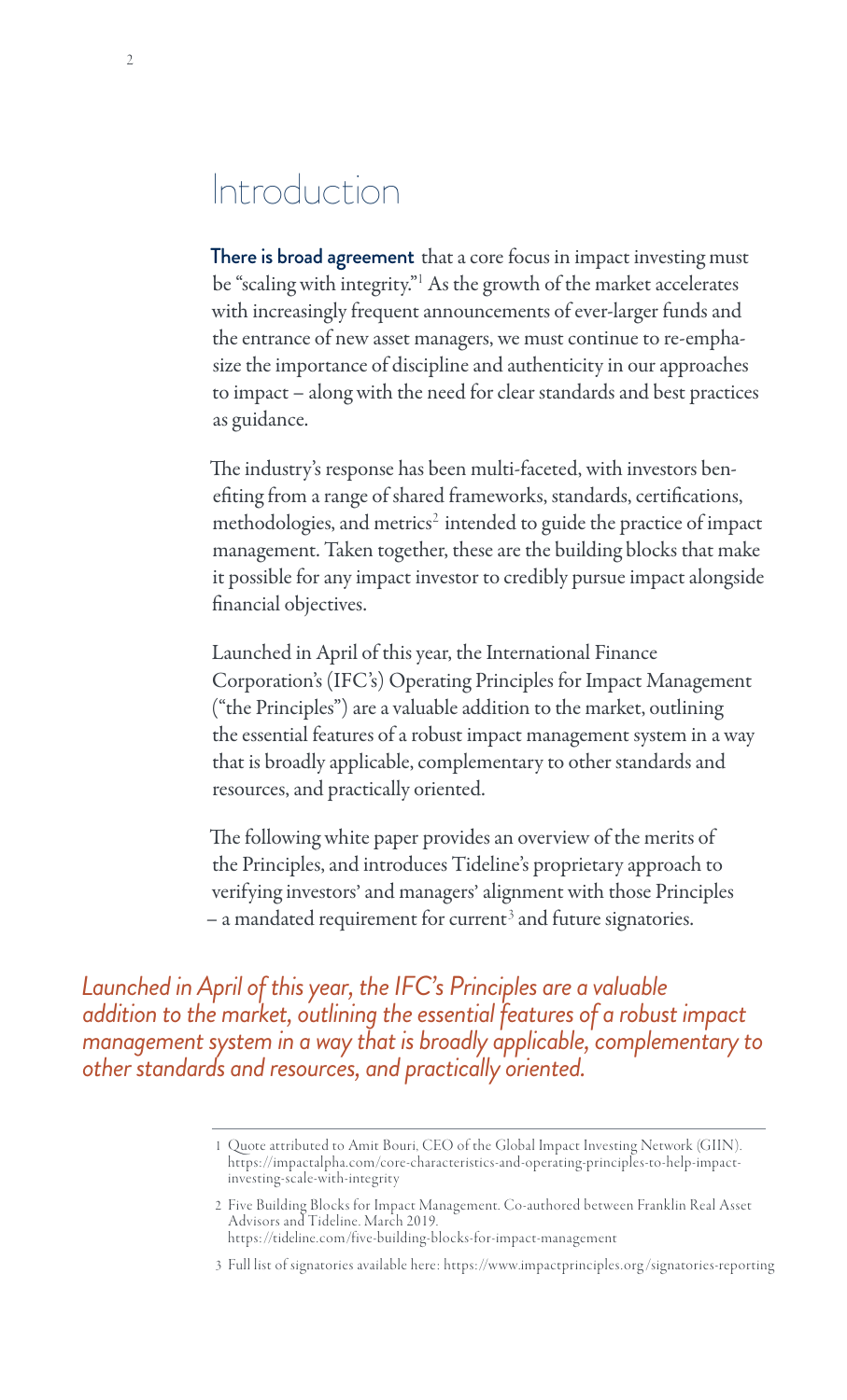# The Principles

As the practice of impact management has matured, various tools and guidance have been developed for different stages of the investment process. The United Nations Sustainable Development Goals (SDGs) help at the goal-setting stage of investment, by providing a common articulation of impact objectives around which to align.

The important work of the Impact Management Project provides a clear methodology for articulating the characteristics of impact being targeted, which is particularly useful for measuring and reporting impact.

IRIS+ has become the leading standard for identifying impact metrics, making it possible to draw from a catalog of social and environmental outputs and outcomes that cuts across sectors.

For their part, the Principles developed by the IFC have filled a key gap by defining *how* investors should manage for impact, codifying the essential features of a robust impact management system. The guidance spans the full investment process and is composed of nine Principles (Figure 1).

| FIGURE I                                                                                                                                                  |                                                                                                                                                                                                                                                                                           |                                                                                                                                           |                                                                                                                                                                                                           |  |
|-----------------------------------------------------------------------------------------------------------------------------------------------------------|-------------------------------------------------------------------------------------------------------------------------------------------------------------------------------------------------------------------------------------------------------------------------------------------|-------------------------------------------------------------------------------------------------------------------------------------------|-----------------------------------------------------------------------------------------------------------------------------------------------------------------------------------------------------------|--|
| Strategic Intent                                                                                                                                          | Origination &<br>Structuring                                                                                                                                                                                                                                                              | Portfolio<br>Management                                                                                                                   | Impact at Exit                                                                                                                                                                                            |  |
| 1 Define strategic<br>impact<br>objective(s),<br>consistent with<br>the investment.<br>strategy.<br>2 Manage strategic<br>impact on a<br>portfolio basis. | <b>3</b> Establish the<br>Manager's<br>contribution to the<br>achievement of<br>impact.<br>4 Assess the<br>expected<br>impact of each<br>investment, based<br>on a systematic<br>approach.<br>5 Assess, address, monitor, and manage<br>potential negative impacts of each<br>investment. | <b>6</b> Monitor the<br>progress of each<br>investment<br>in achieving<br>impact against<br>expectations<br>and respond<br>appropriately. | 7 Conduct exits<br>considering the<br>effect on sustained<br>impact.<br>8 Review, document,<br>and improve<br>decisions and<br>processes based on<br>the achievement of<br>impact and lessons<br>learned. |  |
| <b>Independent Verification</b>                                                                                                                           |                                                                                                                                                                                                                                                                                           |                                                                                                                                           |                                                                                                                                                                                                           |  |
| alignment.                                                                                                                                                | <b>9</b> Publicly disclose alignment with the Principles and provide regular independent verification of the                                                                                                                                                                              |                                                                                                                                           |                                                                                                                                                                                                           |  |

#### FIGURE 1

SOURCE: IFC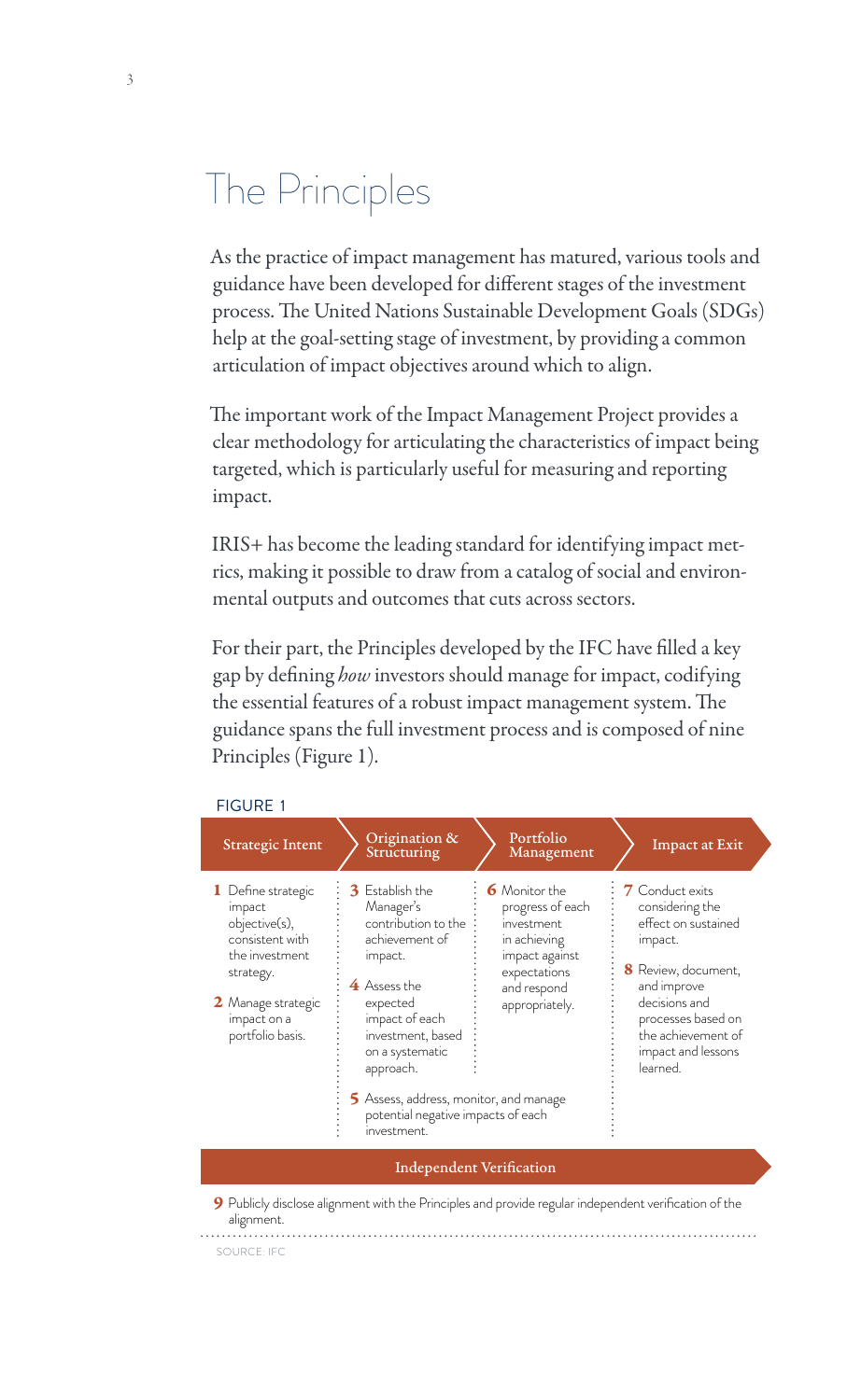The Principles are quickly gaining traction for three core reasons:

Accessibility Managing for impact can be challenging, as the range of guidance and tools can be overwhelming, especially for the many new entrants to impact investing. The Principles clearly and concisely lay out the fundamental features of effective impact management in a way that is practical and easy-to-understand. As early evidence of the Principles' accessibility and practicality, since the launch of the final framework in April 2019, the IFC has secured the support of 72 signatories thus far.

Adaptability The Principles codify a baseline level of best practice, but they also allow practitioners to implement them in ways that make sense for their particular investment strategies. They can accommodate both the wide variety of asset managers that are active in the impact investment market and the various requirements and preferences of asset owners that invest in impact strategies. Furthermore, the Principles are compatible with and complementary to other tools and resources in the market, as these can be readily incorporated into the process as relevant. The Principles are not prescriptive about which of these tools should be used within the system.

Accountability The Principles emphasize public disclosure and independent verification of the extent to which an investor is aligned with them (as defined in Principle #9), enabling the transparency that is fundamental for combatting "impact-washing" and confusion in the market.

Asset managers, asset owners, and advisors can each benefit significantly from the Principles, although the ways they use them may vary. For asset managers putting the Principles into action, the framework can provide an opportunity to distinguish themselves on the basis of the rigor of their approaches to impact management, supporting healthy competition along these lines. For asset owners or advisors that may invest in these managers, the Principles support efficiency in evaluating a manager's impact management practices, as verified by an independent assessor.

Accessibility, adaptability, and accountability make the Principles a standard that can and should be widely adopted moving forward. The Principles provide an anchor for effective impact management and, as a result, they significantly enhance market integrity.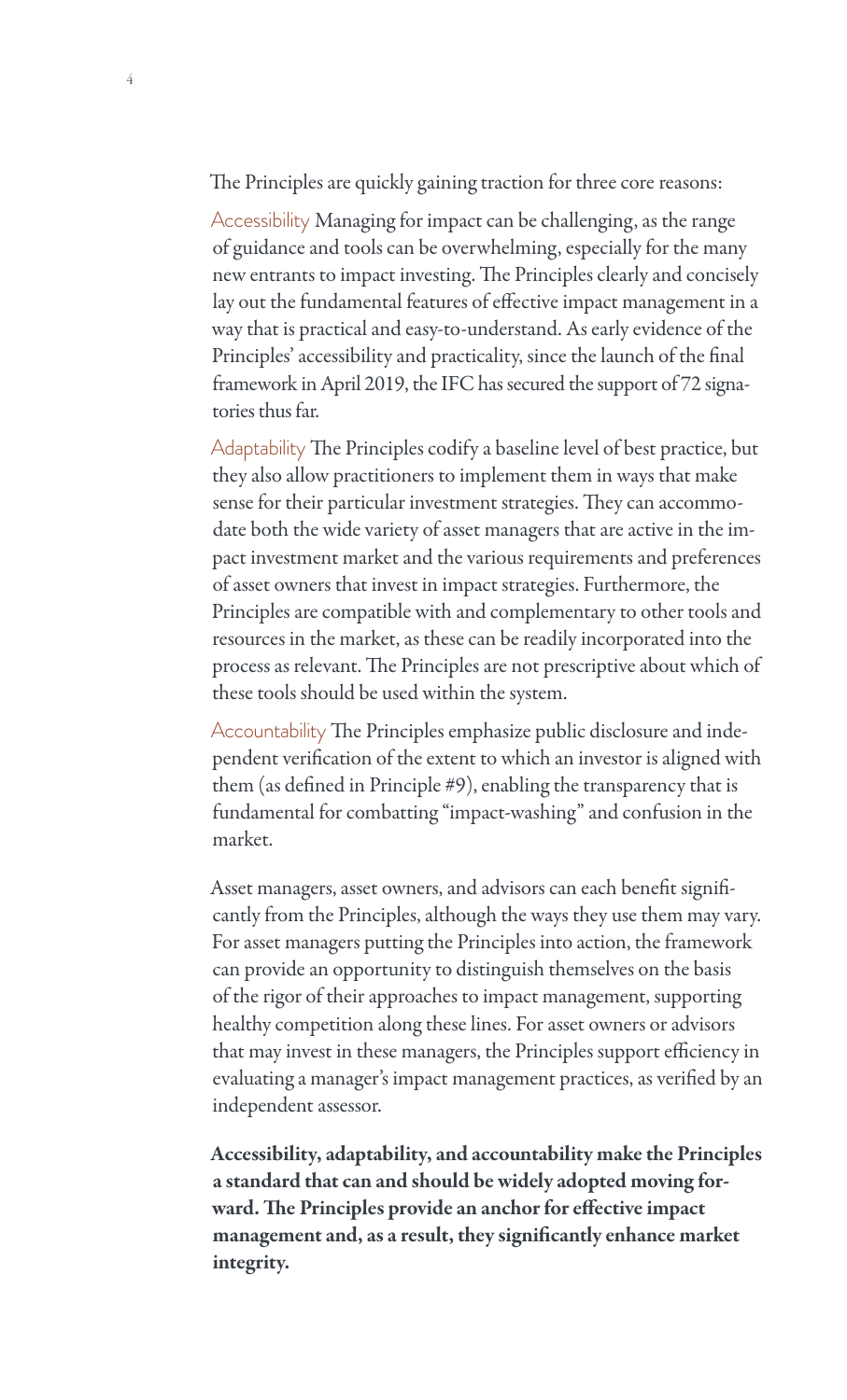## Tideline's Approach to Verification<sup>'</sup> of the Principles

Recognizing the value of the Principles, and the designated role for verification, Tideline has developed a proprietary approach that independently assesses impact management processes, building on the firm's deep experience in developing impact management strategies and systems for clients since the firm's founding in 2014. Our approach is grounded in four guiding tenets:

Rigor We break each of the nine standards into their component pieces and create corresponding ratings backed by clear and consistent guiding rubrics.

Innovation We recognize that practices considered best-in-class today may be surpassed tomorrow. We also remain open-minded to the need for different tools in different market contexts.

Learning Our approach is designed to provide not just an assessment, but also to support opportunities for improvement for investors. We share the detailed version of the assessment with asset owners and managers, providing visibility to signatories into exactly where and how they are currently well-aligned—and what it would take to strengthen their systems. Our ratings definitions (Figure 2) are reflective of this learning objective by emphasizing the level of enhancement needed.

Efficiency Our method is backed by a well-defined and tested process and a rigorously developed methodology with supporting documentation. To date, we have implemented two Principles verifications (KKR Global Impact Fund and LeapFrog Investments), each of which has been completed within approximately four weeks.

| FKJURE 2        |                                                                          |
|-----------------|--------------------------------------------------------------------------|
| Low             | Material enhancement is needed                                           |
| <b>Moderate</b> | Meets threshold requirements, with several opportunities for enhancement |
| High            | Selected enhancement opportunities available                             |
| Advanced        | I imited need for enhancement                                            |

### FIGURE 2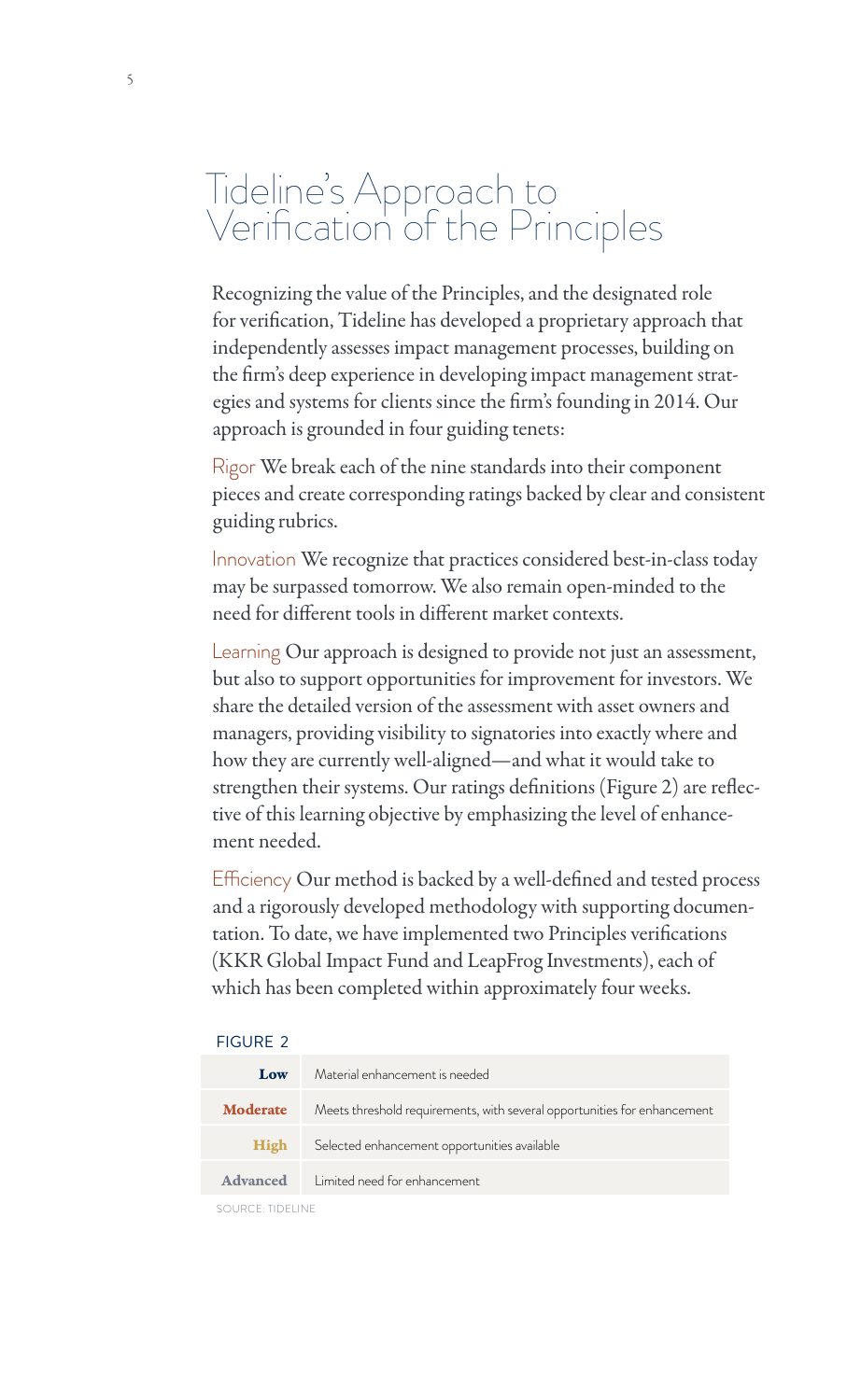## Verification in Practice

Tideline's approach incorporates three layers of assessment for each Principle:

- the compliance of the system with a threshold level of practice;
- the quality of the system's design, in terms of its rigor and consistency;
- the DEPTH of particular sub-components of the system, focused on robustness.

A case study on one Principle highlights how Tideline's methodology works in practice.

#### Principle #7 states:

*When conducting an exit, the Manager shall, in good faith and consistent with its fiduciary concerns, consider the effect which the timing, structure, and process of its exit will have* on the sus-<br>*tainability of the impact.* 

In Tideline's methodology, there are different sub-criteria for each Principle (aligned to the **compliance**, **quality**, and **depth** dimensions), which in the case of Principle #7 include:

- Process **(compliance)** Does the Manager have any formal process or policies in place to stipulate how impact is considered at exit? [Yes/No]
- Documentation (QUALITY) Does the Manager capture this process using repeatable, standardized documentation? [Yes/No]
- Process Thoroughness (DEPTH) Which of the following components does the Manager's process include? [Selecting all that apply from a detailed list of best practices]

Tideline's team analyzes each of these sub-criteria based on documentation provided and discussions with the investor, and assigns the appropriate rating, which progressively improves as we move from the **compliance** sub-criteria to the **depth** sub-criteria. For example:

- If the Process sub-criterion in Principle #7 is a No, this would result in a Low rating; a Yes would imply Moderate.
- The Documentation and Process Thoroughness sub-criteria would determine if a High or Advanced rating was warranted, based on the degree to which the system is aligned with current best practices, recognizing these will evolve over time.